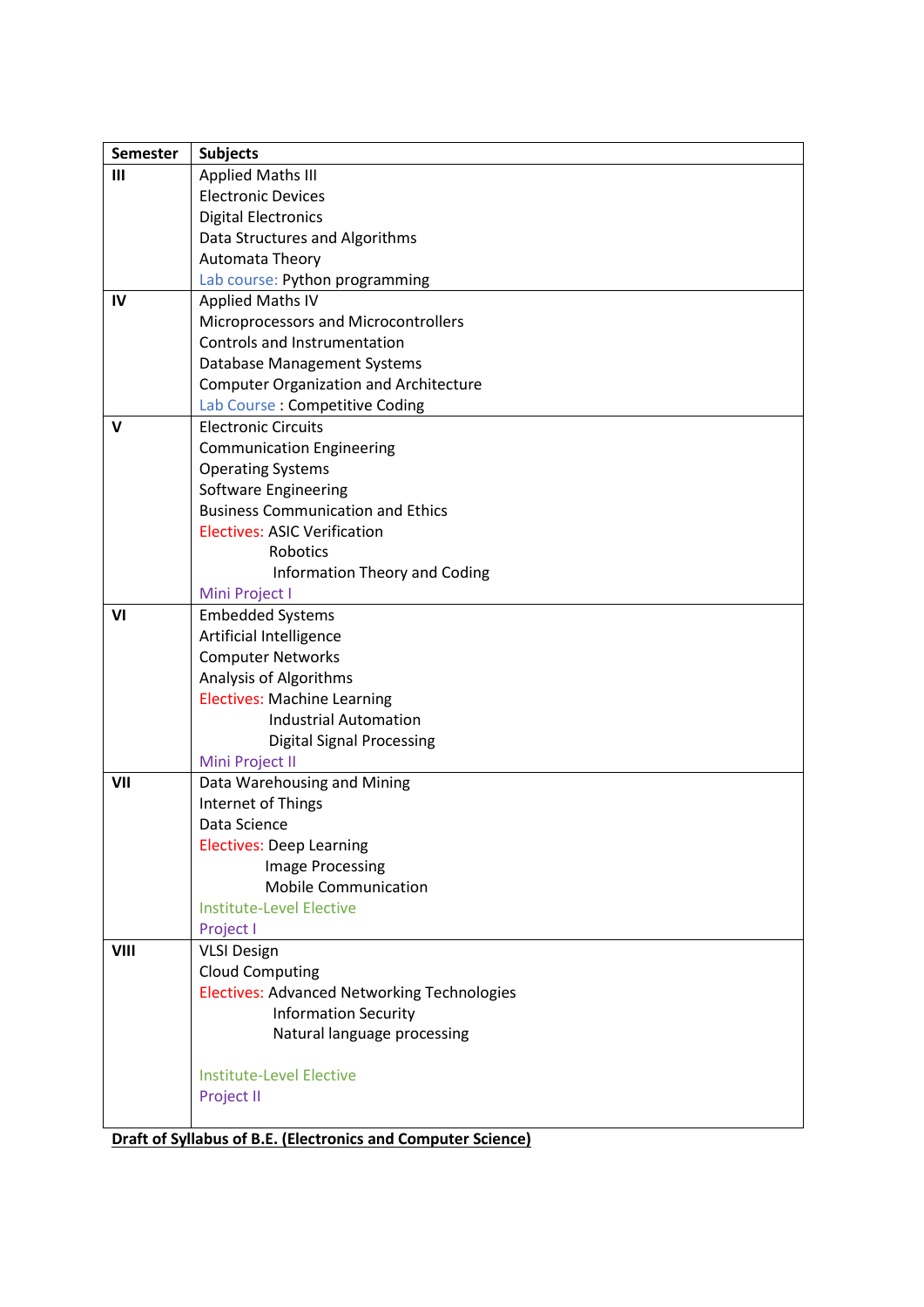### **Semester III**

| Course<br>Code | <b>Course Name</b>         |           | <b>Teaching Scheme</b><br>(Contact Hours) | <b>Credits Assigned</b>  |                 |                          |                          |                |
|----------------|----------------------------|-----------|-------------------------------------------|--------------------------|-----------------|--------------------------|--------------------------|----------------|
|                |                            | TН        | <b>PR</b>                                 | Tut                      | TН              | <b>TW/Prac</b>           | Tut                      | <b>Total</b>   |
|                | <b>Applied Maths III</b>   | $4 + 100$ | $\overline{\phantom{0}}$                  |                          | 5               |                          |                          | 5              |
|                | <b>Electronic Devices</b>  | 4         | $\overline{\phantom{0}}$                  | $\overline{\phantom{0}}$ | 4               |                          |                          | 4              |
|                | <b>Digital Electronics</b> | 4         | $\overline{\phantom{a}}$                  | $\overline{\phantom{a}}$ | $\overline{a}$  | $\overline{\phantom{a}}$ | $\overline{\phantom{a}}$ | $\overline{4}$ |
|                | Data Structures and        | 4         |                                           | $\overline{\phantom{0}}$ | $\overline{a}$  |                          | ۰                        | $\overline{4}$ |
|                | Algorithms                 |           |                                           |                          |                 |                          |                          |                |
|                | Automata Theory            | $3 + 10$  | $\overline{\phantom{a}}$                  | $\overline{\phantom{a}}$ | $\overline{4}$  | $\overline{\phantom{a}}$ | $\overline{\phantom{a}}$ | $\overline{4}$ |
|                | Electronic Devices Lab     |           | $\overline{2}$                            |                          |                 | $\mathbf{1}$             |                          | 1              |
|                | Digital Electronics Lab    |           | $\overline{2}$                            | $\overline{\phantom{0}}$ |                 | 1                        | $\overline{\phantom{a}}$ | $\mathbf{1}$   |
|                | Data Structures and        |           | $\overline{2}$                            |                          |                 | $\mathbf{1}$             |                          | $\mathbf{1}$   |
|                | Algorithms Lab             |           |                                           |                          |                 |                          |                          |                |
|                | Lab course: Python         |           | $2 + 2*$                                  |                          |                 | 2                        |                          | $\overline{2}$ |
|                | programming                |           |                                           |                          |                 |                          |                          |                |
|                | <b>Total</b>               | 21        | 10                                        |                          | $\qquad \qquad$ |                          | $\overline{\phantom{a}}$ | 26             |

@ 1 hour to be taken tutorial as class wise.

\*2 hours shown as practicals to be taken class wise and other 2 hours to be taken as batch wise

| Course<br>Code | <b>Course Name</b>                          |                                        | <b>Examination Scheme</b> |                          |                              |                                     |                |                          |                          |              |  |  |
|----------------|---------------------------------------------|----------------------------------------|---------------------------|--------------------------|------------------------------|-------------------------------------|----------------|--------------------------|--------------------------|--------------|--|--|
|                |                                             |                                        |                           | <b>Theory</b>            |                              |                                     |                |                          |                          |              |  |  |
|                |                                             | Internal<br><b>Assessment</b><br>Test1 | Test <sub>2</sub>         | Av                       | End<br>Sem<br>Exam           | Exam<br><b>Duration</b><br>(in Hrs) | TW             | <b>Oral</b>              | Oral<br>&Pract           | <b>Total</b> |  |  |
|                |                                             |                                        |                           |                          |                              |                                     |                |                          |                          |              |  |  |
|                | <b>Applied Maths</b><br>III                 | 20                                     | 20                        | 20                       | 80                           | 03                                  | $\overline{a}$ | $\overline{\phantom{a}}$ | $\overline{a}$           | 100          |  |  |
|                | Electronic<br><b>Devices</b>                | 20                                     | 20                        | 20                       | 80                           | 03                                  | $\overline{a}$ | $\overline{\phantom{0}}$ | $\overline{a}$           | 100          |  |  |
|                | Digital<br>Electronics                      | 20                                     | 20                        | 20                       | 80                           | 03                                  | $\overline{a}$ | $\overline{\phantom{a}}$ | $\overline{a}$           | 100          |  |  |
|                | Data<br>Structures and<br>Algorithms        | 20                                     | 20                        | 20                       | 80                           | 03                                  | $\overline{a}$ | $\overline{a}$           | $\overline{a}$           | 100          |  |  |
|                | Automata<br>Theory                          | 20                                     | 20                        | 20                       | 80                           | 03                                  | $\overline{a}$ | $\overline{\phantom{a}}$ | $\overline{\phantom{a}}$ | 100          |  |  |
|                | Electronic<br>Devices Lab                   | $\overline{\phantom{a}}$               | $\overline{a}$            | $\blacksquare$           | $\overline{a}$               | $\frac{1}{2}$                       | 25             | $\overline{\phantom{a}}$ | 25                       | 50           |  |  |
|                | Digital<br>Electronics<br>Lab               | $\qquad \qquad \blacksquare$           | $\overline{a}$            | $\overline{\phantom{a}}$ | $\qquad \qquad \blacksquare$ | $\overline{\phantom{a}}$            | 25             | $\overline{\phantom{a}}$ | 25                       | 50           |  |  |
|                | Data<br>Structures and<br>Algorithms<br>Lab | $\overline{\phantom{a}}$               | $\overline{\phantom{0}}$  | --                       | $\overline{a}$               | $\overline{\phantom{a}}$            | 25             | $\overline{\phantom{a}}$ | 25                       | 50           |  |  |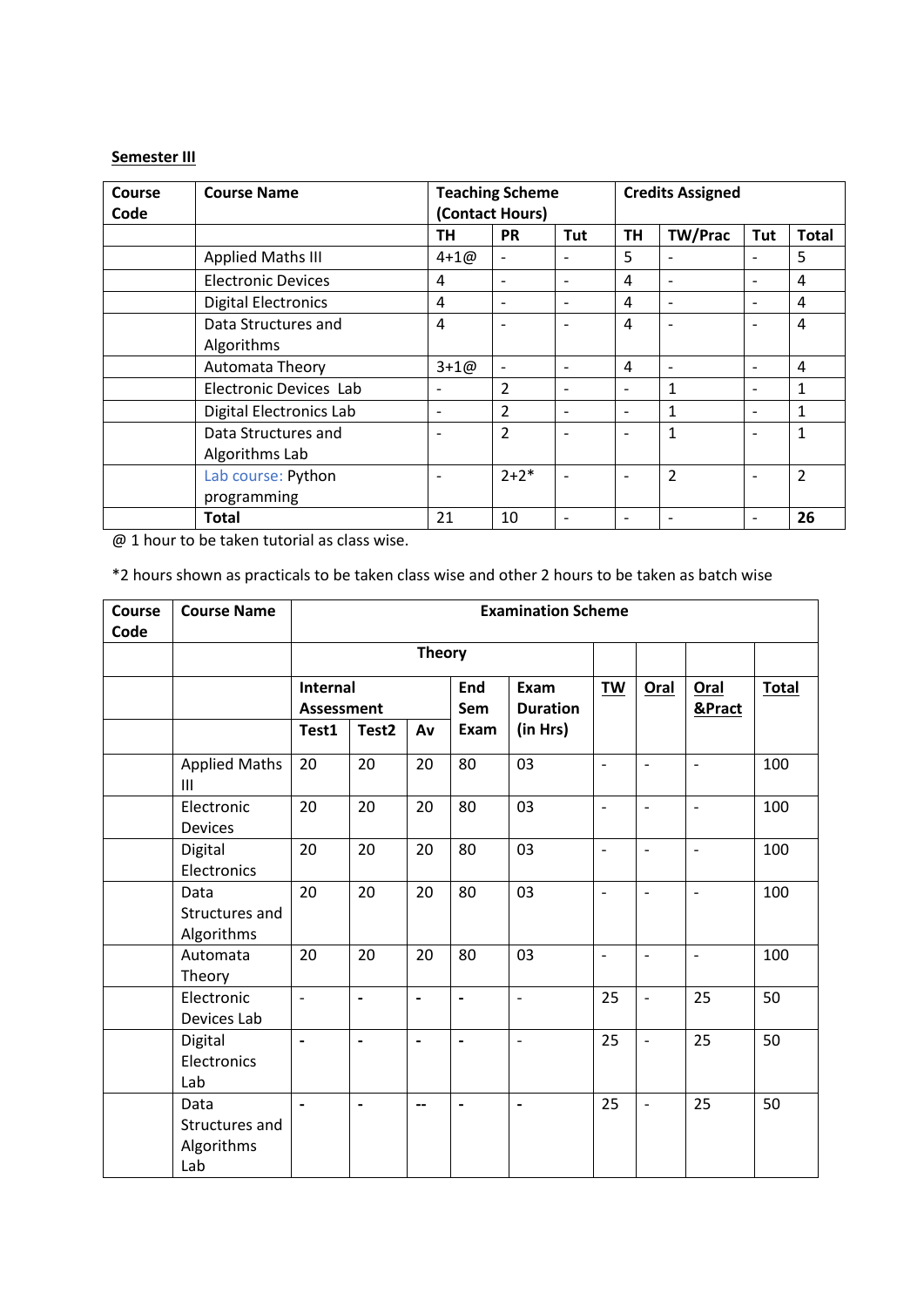| Lab course: | $\overline{\phantom{0}}$ | $\,$ | -   | $\overline{\phantom{0}}$ | $\overline{\phantom{0}}$ | 50  | 50  | 100 |
|-------------|--------------------------|------|-----|--------------------------|--------------------------|-----|-----|-----|
| Python      |                          |      |     |                          |                          |     |     |     |
| programming |                          |      |     |                          |                          |     |     |     |
| Total       | 100                      | 100  | 100 | 400                      |                          | 100 | 100 | 750 |
|             |                          |      |     |                          |                          |     |     |     |

## **Semester IV**

| Course<br>Code | <b>Course Name</b>                          | <b>Teaching Scheme</b><br>(Contact Hours) |                          |                          | <b>Credits Assigned</b>  |                |                |                |  |
|----------------|---------------------------------------------|-------------------------------------------|--------------------------|--------------------------|--------------------------|----------------|----------------|----------------|--|
|                |                                             | <b>TH</b>                                 | <b>PR</b>                | Tut                      | <b>TH</b>                | <b>TW/Prac</b> | Tut            | <b>Total</b>   |  |
|                | Applied Maths IV                            | $4 + 100$                                 | $\overline{\phantom{0}}$ | L,                       | 5                        |                | $\overline{a}$ | 5              |  |
|                | Microprocessors and<br>Microcontrollers     | 4                                         | $\overline{\phantom{0}}$ | $\qquad \qquad -$        | 4                        | $\overline{a}$ | ۰              | 4              |  |
|                | Controls and Instrumentation                | 4                                         | $\overline{a}$           | $\overline{a}$           | 4                        | $\overline{a}$ | L,             | 4              |  |
|                | Database Management<br>Systems              | 4                                         |                          | $\overline{\phantom{0}}$ | 4                        |                | ۰              | $\overline{4}$ |  |
|                | Computer Organization and<br>Architecture   | $\overline{4}$                            |                          | $\qquad \qquad$          | 4                        |                | ۰              | $\overline{4}$ |  |
|                | Microprocessors and<br>Microcontrollers Lab |                                           | $\overline{2}$           | $\qquad \qquad$          | $\overline{\phantom{0}}$ | 1              | ۰              | $\mathbf{1}$   |  |
|                | Controls and Instrumentation<br>Lab         |                                           | $\overline{2}$           | $\overline{a}$           |                          | $\mathbf{1}$   | ۰              | $\mathbf{1}$   |  |
|                | Database Management<br>Systems Lab          |                                           | $\overline{2}$           | $\overline{\phantom{0}}$ | ۰                        | $\mathbf{1}$   | L,             | $\mathbf{1}$   |  |
|                | Lab Course : Competitive<br>Coding          |                                           | $2 + 2*$                 | $\overline{a}$           | ۰                        | $\overline{2}$ | ۰              | $\overline{2}$ |  |
|                | <b>Total</b>                                | 21                                        | 10                       | $\overline{\phantom{0}}$ |                          |                |                | 26             |  |

@ 1 hour to be taken tutorial as class wise.

\*2 hours shown as practicals to be taken class wise and other 2 hours to be taken as batch wise

| <b>Course</b><br>Code | <b>Course Name</b>                         |       | <b>Examination Scheme</b>                                                  |               |      |          |   |                          |                          |              |  |
|-----------------------|--------------------------------------------|-------|----------------------------------------------------------------------------|---------------|------|----------|---|--------------------------|--------------------------|--------------|--|
|                       |                                            |       |                                                                            | <b>Theory</b> |      |          |   |                          |                          |              |  |
|                       |                                            |       | <b>Internal Assessment</b><br>End<br>Exam<br><b>Duration</b><br><b>Sem</b> |               |      |          |   | Oral                     | Oral                     | <b>Total</b> |  |
|                       |                                            | Test1 | Test <sub>2</sub>                                                          | Av            | Exam | (in Hrs) |   |                          | &Pract                   |              |  |
|                       | <b>Applied Maths IV</b>                    | 20    | 20                                                                         | 20            | 80   | 03       | ۰ |                          | $\overline{\phantom{a}}$ | 100          |  |
|                       | Microprocessors<br>and<br>Microcontrollers | 20    | 20                                                                         | 20            | 80   | 03       | ۰ |                          | $\overline{\phantom{a}}$ | 100          |  |
|                       | Controls and<br>Instrumentation            | 20    | 20                                                                         | 20            | 80   | 03       |   |                          |                          | 100          |  |
|                       | Database<br>Management<br>Systems          | 20    | 20                                                                         | 20            | 80   | 03       | ۰ | $\overline{\phantom{0}}$ | $\overline{\phantom{a}}$ | 100          |  |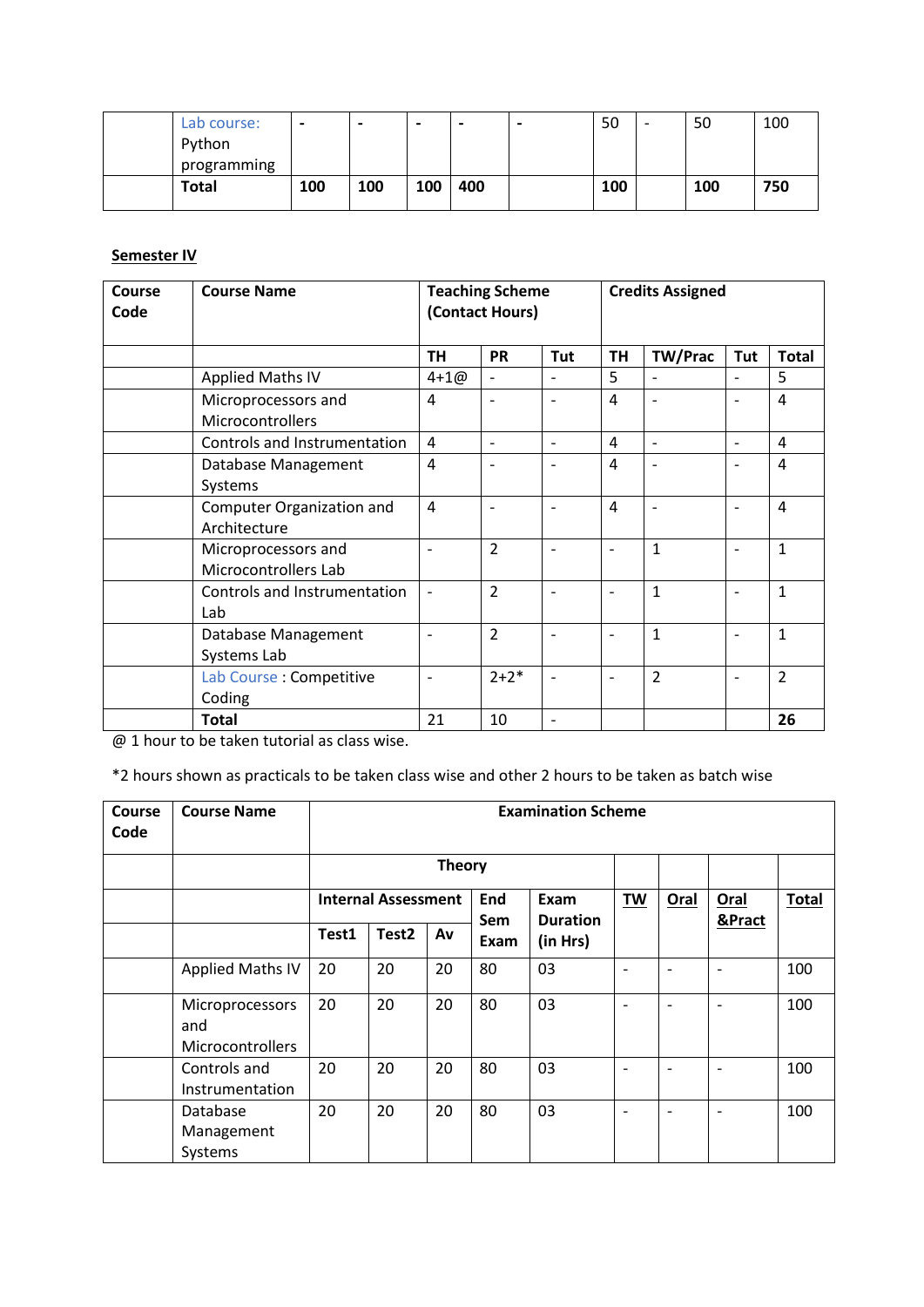| Computer                | 20  | 20                       | 20             | 80                       | 03                       | $\overline{\phantom{0}}$ | $\overline{\phantom{0}}$     | $\overline{\phantom{0}}$ | 100 |
|-------------------------|-----|--------------------------|----------------|--------------------------|--------------------------|--------------------------|------------------------------|--------------------------|-----|
| Organization and        |     |                          |                |                          |                          |                          |                              |                          |     |
| Architecture            |     |                          |                |                          |                          |                          |                              |                          |     |
| Microprocessors         |     | $\overline{\phantom{0}}$ | $\blacksquare$ | $\overline{\phantom{0}}$ | $\overline{\phantom{a}}$ | 25                       | $\overline{\phantom{0}}$     | 25                       | 50  |
| and                     |     |                          |                |                          |                          |                          |                              |                          |     |
| <b>Microcontrollers</b> |     |                          |                |                          |                          |                          |                              |                          |     |
| Lab                     |     |                          |                |                          |                          |                          |                              |                          |     |
| Controls and            |     |                          |                |                          | $\overline{\phantom{0}}$ | 25                       | $\qquad \qquad \blacksquare$ | 25                       | 50  |
| Instrumentation         |     |                          |                |                          |                          |                          |                              |                          |     |
| Lab                     |     |                          |                |                          |                          |                          |                              |                          |     |
| Database                |     |                          | --             |                          | $\overline{\phantom{0}}$ | 25                       |                              | 25                       | 50  |
| Management              |     |                          |                |                          |                          |                          |                              |                          |     |
| Systems Lab             |     |                          |                |                          |                          |                          |                              |                          |     |
| Lab Course:             |     |                          |                |                          |                          | 50                       | $\overline{\phantom{0}}$     | 50                       | 100 |
| Competitive             |     |                          |                |                          |                          |                          |                              |                          |     |
| Coding                  |     |                          |                |                          |                          |                          |                              |                          |     |
| <b>Total</b>            | 100 | 100                      | 100            | 400                      |                          | 100                      |                              | 100                      | 750 |
|                         |     |                          |                |                          |                          |                          |                              |                          |     |

# **Semester V**

| Course<br>Code | <b>Course Name</b>                | <b>Teaching Scheme</b><br>(Contact Hours) |                              |                          | <b>Credits Assigned</b>  |                          |                          |                |  |
|----------------|-----------------------------------|-------------------------------------------|------------------------------|--------------------------|--------------------------|--------------------------|--------------------------|----------------|--|
|                |                                   | <b>TH</b>                                 | <b>PR</b>                    | Tut                      | <b>TH</b>                | <b>TW/Prac</b>           | Tut                      | <b>Total</b>   |  |
|                | <b>Electronic Circuits</b>        | 4                                         | $\overline{\phantom{a}}$     | ۰                        | 4                        |                          | ۰                        | 4              |  |
|                | <b>Communication Engineering</b>  | 4                                         | $\overline{\phantom{a}}$     | $\qquad \qquad$          | 4                        | $\overline{\phantom{0}}$ | ۰                        | 4              |  |
|                | <b>Operating Systems</b>          | 4                                         | $\overline{\phantom{a}}$     | ٠                        | 4                        |                          | ٠                        | 4              |  |
|                | Software Engineering              | 4                                         | $\qquad \qquad \blacksquare$ |                          | 4                        |                          |                          | 4              |  |
|                | <b>Department Level Elective</b>  | 4                                         | $\overline{\phantom{a}}$     | $\qquad \qquad$          | 4                        |                          | ٠                        | 4              |  |
|                | <b>Electronic Circuits and</b>    | ۰                                         | $\overline{2}$               |                          |                          | $\mathbf{1}$             | ٠                        | $\mathbf{1}$   |  |
|                | Communication Lab                 |                                           |                              |                          |                          |                          |                          |                |  |
|                | <b>Operating Systems Lab</b>      | $\overline{\phantom{0}}$                  | $\overline{2}$               | $\overline{a}$           | $\overline{\phantom{0}}$ | $\mathbf{1}$             | ۰                        | $\mathbf{1}$   |  |
|                | Software Engineering Lab          | $\overline{\phantom{a}}$                  | $\overline{2}$               | ٠                        |                          | 1                        | $\overline{\phantom{0}}$ | 1              |  |
|                | Department Level Elective Lab     | $\overline{\phantom{a}}$                  | $\overline{2}$               | $\qquad \qquad$          | $\overline{\phantom{0}}$ | $\mathbf{1}$             | ۰                        | $\mathbf{1}$   |  |
|                | <b>Business Communication and</b> |                                           | $2 + 2^*$                    |                          |                          | 2                        |                          | $\overline{2}$ |  |
|                | <b>Ethics</b>                     |                                           |                              |                          |                          |                          |                          |                |  |
|                | <b>Total</b>                      | 20                                        | 12                           | $\overline{\phantom{0}}$ | ۰                        |                          |                          | 26             |  |

\*2 hours shown as practicals to be taken class wise and other 2 hours to be taken as batch wise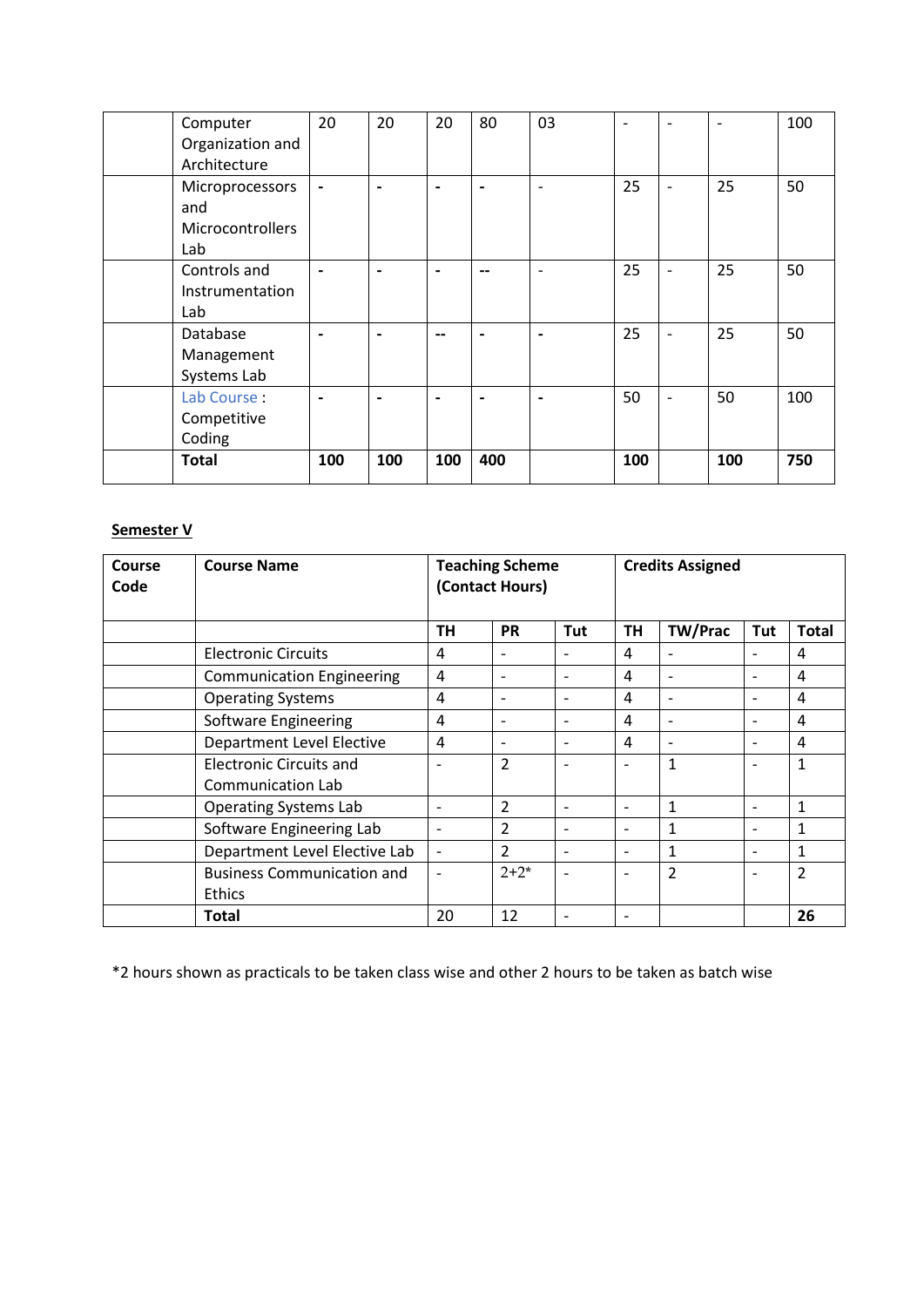| <b>Course</b><br>Code | <b>Course Name</b>                                 |                          | <b>Examination Scheme</b>  |                          |                          |                          |                |                          |                          |              |  |
|-----------------------|----------------------------------------------------|--------------------------|----------------------------|--------------------------|--------------------------|--------------------------|----------------|--------------------------|--------------------------|--------------|--|
|                       |                                                    |                          |                            | <b>Theory</b>            |                          |                          |                |                          |                          |              |  |
|                       |                                                    |                          | <b>Internal Assessment</b> |                          | End<br>Sem               | Exam<br><b>Duration</b>  | <b>TW</b>      | Oral                     | Oral<br>&Pract           | <b>Total</b> |  |
|                       |                                                    | Test1                    | Test <sub>2</sub>          | Av                       | Exam                     | (in Hrs)                 |                |                          |                          |              |  |
|                       | Electronic<br><b>Circuits</b>                      | 20                       | 20                         | 20                       | 80                       | 03                       | $\overline{a}$ | $\overline{\phantom{a}}$ | $\overline{\phantom{a}}$ | 100          |  |
|                       | Communication<br>Engineering                       | 20                       | $20\,$                     | 20                       | 80                       | 03                       | $\overline{a}$ | $\overline{a}$           | $\overline{\phantom{0}}$ | 100          |  |
|                       | Operating<br>Systems                               | 20                       | 20                         | 20                       | 80                       | 03                       | $\overline{a}$ | $\overline{\phantom{a}}$ | $\overline{\phantom{a}}$ | 100          |  |
|                       | Software<br>Engineering                            | 20                       | 20                         | 20                       | 80                       | 03                       | $\overline{a}$ | $\overline{a}$           | $\overline{\phantom{0}}$ | 100          |  |
|                       | Department<br>Level Elective                       | 20                       | 20                         | 20                       | 80                       | 03                       | $\overline{a}$ | $\overline{a}$           | $\overline{\phantom{a}}$ | 100          |  |
|                       | Electronic<br>Circuits and<br>Communication<br>Lab | $\overline{a}$           | $\overline{a}$             | $\overline{a}$           | $\overline{a}$           | $\overline{a}$           | 25             | $\overline{\phantom{a}}$ | 25                       | 50           |  |
|                       | Operating<br>Systems Lab                           | $\blacksquare$           | $\overline{a}$             | $\overline{a}$           | $\overline{a}$           | $\overline{a}$           | 25             | $\overline{\phantom{a}}$ | 25                       | 50           |  |
|                       | Software<br>Engineering Lab                        | $\overline{a}$           | $\overline{a}$             | $\overline{a}$           | $\overline{\phantom{a}}$ | $\overline{\phantom{a}}$ | 25             | $\overline{a}$           | 25                       | 50           |  |
|                       | Department<br>Level Elective<br>Lab                | $\overline{\phantom{a}}$ | $\overline{a}$             | $\overline{a}$           | $\overline{\phantom{a}}$ | $\overline{a}$           | 25             | $\overline{\phantom{a}}$ | 25                       | 50           |  |
|                       | <b>Business</b><br>Communication<br>and Ethics     |                          | $\overline{a}$             | $\overline{\phantom{a}}$ | $\overline{\phantom{a}}$ | $\overline{\phantom{a}}$ | 50             | $\overline{\phantom{a}}$ | $\overline{a}$           | 50           |  |
|                       | <b>Total</b>                                       |                          |                            |                          |                          |                          |                |                          |                          | 750          |  |

Department Level Electives: ASIC Verification

Robotics

Information Theory and Coding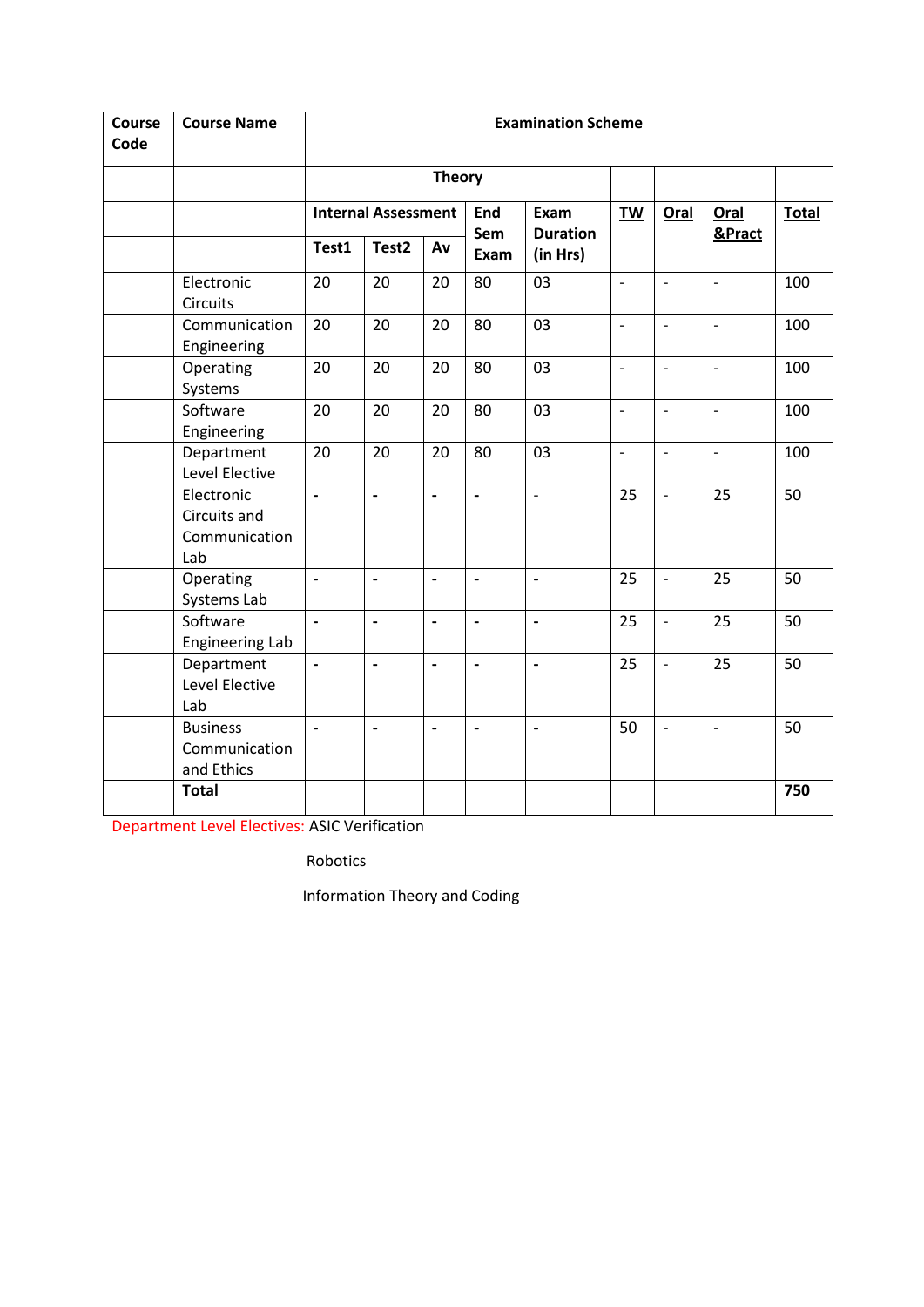### **Semester VI**

| Course<br>Code | <b>Course Name</b>            | <b>Teaching Scheme</b><br>(Contact Hours) |                          |                          | <b>Credits Assigned</b>  |                |                          |                |  |
|----------------|-------------------------------|-------------------------------------------|--------------------------|--------------------------|--------------------------|----------------|--------------------------|----------------|--|
|                |                               | <b>TH</b>                                 | <b>PR</b>                | Tut                      | <b>TH</b>                | <b>TW/Prac</b> | Tut                      | <b>Total</b>   |  |
|                | <b>Embedded Systems</b>       | 4                                         |                          |                          | 4                        |                |                          | 4              |  |
|                | Artificial Intelligence       | 4                                         | $\overline{\phantom{a}}$ | $\overline{\phantom{0}}$ | 4                        |                | $\overline{\phantom{0}}$ | 4              |  |
|                | <b>Computer Networks</b>      | 4                                         | $\overline{\phantom{a}}$ | $\overline{\phantom{0}}$ | 4                        |                | $\overline{\phantom{a}}$ | 4              |  |
|                | <b>Analysis of Algorithms</b> | 4                                         | $\overline{\phantom{a}}$ | $\overline{\phantom{0}}$ | 4                        |                | $\overline{\phantom{0}}$ | 4              |  |
|                | Department-Level Elective     | 4                                         | $\overline{\phantom{a}}$ | $\overline{\phantom{0}}$ | 4                        |                | ۰                        | 4              |  |
|                | <b>Embedded Systems Lab</b>   | $\overline{\phantom{a}}$                  | $\overline{2}$           | $\overline{\phantom{0}}$ | $\overline{\phantom{a}}$ | 1              | $\overline{a}$           | 1              |  |
|                | Artificial Intelligence and   |                                           | $\overline{2}$           | $\overline{\phantom{0}}$ | ۰                        | 1              | $\overline{\phantom{a}}$ | 1              |  |
|                | <b>Computer Networks Lab</b>  |                                           |                          |                          |                          |                |                          |                |  |
|                | Analysis of Algorithms Lab    |                                           | $\overline{2}$           | $\overline{\phantom{0}}$ | ۰                        | 1              | $\overline{\phantom{a}}$ | 1              |  |
|                | Department-Level Elective Lab | $\overline{\phantom{a}}$                  | $\overline{2}$           | $\overline{\phantom{0}}$ | ۰                        | 1              | $\overline{\phantom{0}}$ | 1              |  |
|                | Mini Project                  | $\overline{\phantom{0}}$                  | $\overline{4}$           | $\overline{\phantom{0}}$ | $\overline{\phantom{a}}$ | 2              | $\overline{\phantom{a}}$ | $\overline{2}$ |  |
|                | Total                         | 20                                        | 12                       |                          |                          |                |                          | 26             |  |

| Course | <b>Course Name</b>                                         | <b>Examination Scheme</b> |                              |                              |                              |                          |                          |                          |                          |              |
|--------|------------------------------------------------------------|---------------------------|------------------------------|------------------------------|------------------------------|--------------------------|--------------------------|--------------------------|--------------------------|--------------|
| Code   |                                                            |                           |                              |                              |                              |                          |                          |                          |                          |              |
|        |                                                            |                           |                              | <b>Theory</b>                |                              |                          |                          |                          |                          |              |
|        |                                                            |                           | <b>Internal Assessment</b>   |                              | <b>End</b>                   | Exam<br><b>Duration</b>  | TW                       | Oral                     | Oral<br>&Pract           | <b>Total</b> |
|        |                                                            | Test1                     | Test <sub>2</sub>            | Av                           | Sem<br>Exam                  | (in Hrs)                 |                          |                          |                          |              |
|        | Embedded<br>Systems                                        | 20                        | 20                           | 20                           | 80                           | 03                       | $\overline{a}$           | $\overline{\phantom{m}}$ | $\overline{\phantom{0}}$ | 100          |
|        | Artificial<br>Intelligence                                 | 20                        | 20                           | 20                           | 80                           | 03                       | $\overline{a}$           | $\overline{\phantom{a}}$ | $\overline{a}$           | 100          |
|        | Computer<br><b>Networks</b>                                | 20                        | 20                           | 20                           | 80                           | 03                       | $\overline{a}$           | $\blacksquare$           | $\overline{a}$           | 100          |
|        | Analysis of<br>Algorithms                                  | 20                        | 20                           | 20                           | 80                           | 03                       | $\overline{\phantom{m}}$ | $\overline{\phantom{a}}$ | $\overline{\phantom{a}}$ | 100          |
|        | Department-<br>Level Elective                              | 20                        | 20                           | 20                           | 80                           | 03                       | $\overline{a}$           | $\overline{\phantom{a}}$ | $\overline{a}$           | 100          |
|        | Embedded<br>Systems Lab                                    | $\overline{\phantom{a}}$  | $\qquad \qquad \blacksquare$ | $\qquad \qquad \blacksquare$ | $\qquad \qquad \blacksquare$ | $\overline{\phantom{0}}$ | 25                       | $\overline{\phantom{a}}$ | 25                       | 50           |
|        | Artificial<br>Intelligence and<br>Computer<br>Networks Lab | $\blacksquare$            | $\overline{\phantom{a}}$     | $\overline{\phantom{a}}$     | $\overline{\phantom{a}}$     | $\overline{a}$           | 25                       | $\overline{\phantom{a}}$ | 25                       | 50           |
|        | Analysis of<br>Algorithms Lab                              | $\blacksquare$            | $\blacksquare$               | $\overline{a}$               | $\blacksquare$               | $\blacksquare$           | 25                       | $\overline{\phantom{a}}$ | 25                       | 50           |
|        | Department-<br>Level Elective<br>Lab                       | $\overline{a}$            | $\overline{a}$               | $\overline{a}$               | $\overline{a}$               | $\overline{a}$           | 25                       | $\overline{\phantom{0}}$ | 25                       | 25           |
|        | Mini Project II                                            | $\overline{\phantom{a}}$  | $\blacksquare$               | $\blacksquare$               | $\overline{\phantom{a}}$     | $\overline{\phantom{a}}$ | 25                       | $\overline{\phantom{a}}$ | 25                       | 50           |
|        | <b>Total</b>                                               |                           |                              |                              |                              |                          |                          |                          |                          | 750          |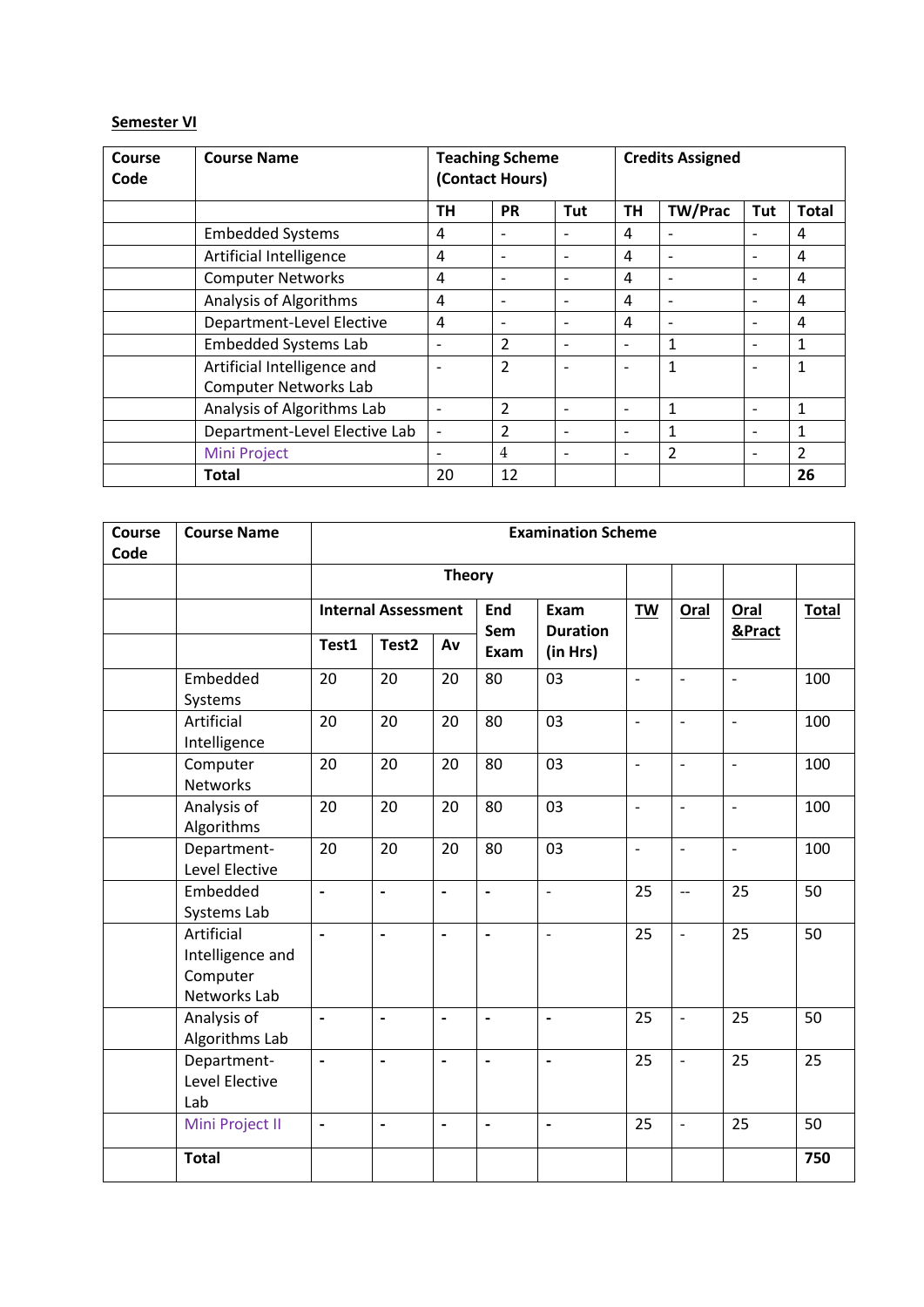# Department Level Electives: Machine Learning

# Industrial Automation

# Digital Signal Processing

## **Semester VII**

| Course | <b>Course Name</b>               |                          | <b>Teaching Scheme</b> |                          | <b>Credits Assigned</b> |                |                          |                |  |
|--------|----------------------------------|--------------------------|------------------------|--------------------------|-------------------------|----------------|--------------------------|----------------|--|
| Code   |                                  |                          | (Contact Hours)        |                          |                         |                |                          |                |  |
|        |                                  | <b>TH</b>                | <b>PR</b>              | <b>Tut</b>               | <b>TH</b>               | <b>TW/Prac</b> | Tut                      | <b>Total</b>   |  |
|        | Data Warehousing and Mining      | 4                        | $\qquad \qquad$        |                          | 4                       |                |                          | 4              |  |
|        | Internet of Things               | 4                        | $\qquad \qquad$        | $\overline{\phantom{0}}$ | 4                       |                | $\overline{\phantom{a}}$ | $\overline{4}$ |  |
|        | Data Science                     | 4                        | $\qquad \qquad$        | $\overline{\phantom{0}}$ | 4                       |                |                          | $\overline{4}$ |  |
|        | <b>Department Level Elective</b> | 4                        | $\qquad \qquad$        | $\overline{\phantom{0}}$ | 4                       |                | $\overline{\phantom{0}}$ | 4              |  |
|        | Institute-Level Elective         | 3                        | $\qquad \qquad$        | $\overline{\phantom{a}}$ | 3                       |                | $\overline{\phantom{0}}$ | 3              |  |
|        | Data Warehousing and Mining      |                          | $\overline{2}$         | $\overline{\phantom{a}}$ |                         | 1              | $\overline{\phantom{0}}$ | 1              |  |
|        | Lab                              |                          |                        |                          |                         |                |                          |                |  |
|        | Internet of Things Lab           |                          | $\overline{2}$         |                          |                         | 1              |                          | 1              |  |
|        | Data Science Lab                 |                          | $\overline{2}$         |                          |                         |                |                          | 1              |  |
|        | Department Level Elective lab    | $\overline{\phantom{a}}$ | $\overline{2}$         |                          |                         |                |                          | 1              |  |
|        | Project I                        |                          | 6                      |                          |                         | 3              |                          | 3              |  |
|        | <b>Total</b>                     | 19                       | 14                     |                          |                         |                |                          | 26             |  |

| Course<br>Code | <b>Course Name</b>                    | <b>Examination Scheme</b> |                              |                              |                              |                                     |                          |                          |                          |              |  |
|----------------|---------------------------------------|---------------------------|------------------------------|------------------------------|------------------------------|-------------------------------------|--------------------------|--------------------------|--------------------------|--------------|--|
|                |                                       | <b>Theory</b>             |                              |                              |                              |                                     |                          |                          |                          |              |  |
|                |                                       |                           | <b>Internal Assessment</b>   |                              | End<br>Sem                   | Exam<br><b>Duration</b><br>(in Hrs) | <b>TW</b>                | <b>Oral</b>              | <b>Oral</b><br>&Pract    | <b>Total</b> |  |
|                |                                       | Test1                     | Test <sub>2</sub>            | Av                           | Exam                         |                                     |                          |                          |                          |              |  |
|                | Data<br>Warehousing<br>and Mining     | 20                        | 20                           | 20                           | 80                           | 03                                  | $\overline{\phantom{0}}$ | $\blacksquare$           | $\overline{\phantom{a}}$ | 100          |  |
|                | Internet of<br><b>Things</b>          | 20                        | 20                           | 20                           | 80                           | 03                                  | $\overline{\phantom{0}}$ | $\overline{\phantom{a}}$ | $\blacksquare$           | 100          |  |
|                | Data Science                          | 20                        | 20                           | 20                           | 80                           | 03                                  | $\overline{\phantom{a}}$ | $\overline{\phantom{a}}$ | $\overline{\phantom{a}}$ | 100          |  |
|                | Department<br>Level Elective          | 20                        | 20                           | 20                           | 80                           | 03                                  | $\qquad \qquad -$        | $\overline{\phantom{a}}$ | $\overline{\phantom{a}}$ | 100          |  |
|                | Institute-Level<br>Elective           | 20                        | 20                           | 20                           | 80                           | 03                                  | $\qquad \qquad -$        | $\overline{\phantom{a}}$ | $\overline{\phantom{a}}$ | 100          |  |
|                | Data<br>Warehousing<br>and Mining Lab | $\overline{\phantom{a}}$  | $\overline{\phantom{a}}$     | $\overline{\phantom{a}}$     | $\overline{\phantom{0}}$     | $\overline{\phantom{a}}$            | 25                       | $\overline{\phantom{a}}$ | 25                       | 50           |  |
|                | Internet of<br>Things Lab             |                           |                              |                              |                              | $\overline{\phantom{a}}$            | 25                       | $\overline{a}$           | 25                       | 50           |  |
|                | Data Science<br>Lab                   | $\overline{\phantom{a}}$  | $\qquad \qquad \blacksquare$ | $\qquad \qquad \blacksquare$ | $\qquad \qquad \blacksquare$ | $\qquad \qquad \blacksquare$        | 25                       | $\overline{a}$           | 25                       | 50           |  |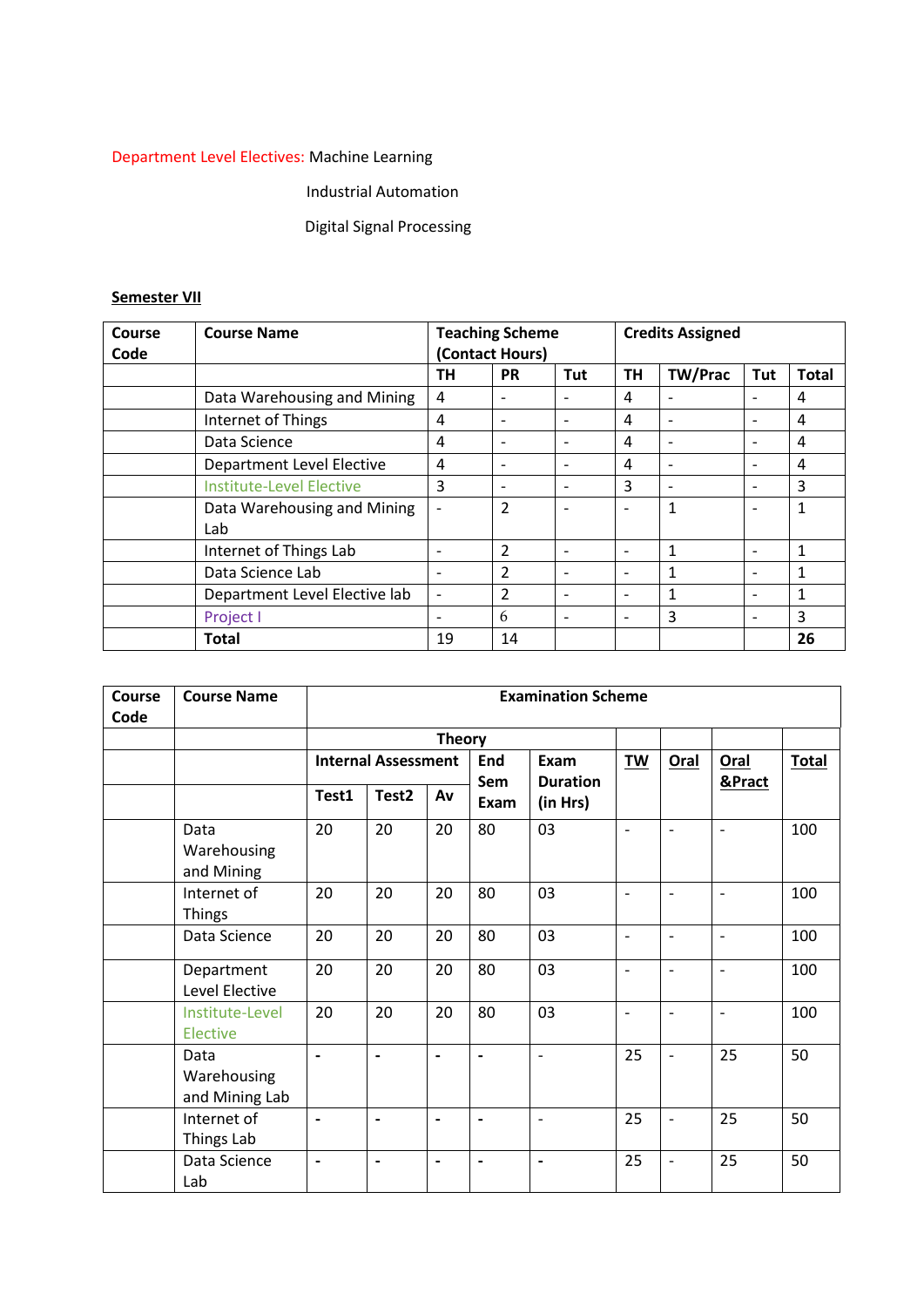| Department<br>Level Elective<br>lab | $\overline{\phantom{0}}$ | $\blacksquare$ | $\overline{\phantom{0}}$ | $\overline{\phantom{0}}$ | 25 | $\overline{\phantom{0}}$ | 25 | 50  |
|-------------------------------------|--------------------------|----------------|--------------------------|--------------------------|----|--------------------------|----|-----|
| Project I                           |                          |                | $\overline{\phantom{0}}$ |                          | 25 | $\overline{\phantom{0}}$ | 25 | 50  |
| <b>Total</b>                        |                          |                |                          |                          |    |                          |    | 750 |

Department Level Electives: Deep Learning

Image Processing

Mobile Communication

# **Semester VIII**

| Course                | <b>Course Name</b>                  |                           |                            |                          | <b>Teaching Scheme</b>       |                             | <b>Credits Assigned</b>  |                          |                          |                          |                |
|-----------------------|-------------------------------------|---------------------------|----------------------------|--------------------------|------------------------------|-----------------------------|--------------------------|--------------------------|--------------------------|--------------------------|----------------|
| Code                  |                                     |                           |                            | (Contact Hours)          |                              |                             |                          |                          |                          |                          |                |
|                       |                                     |                           |                            | <b>TH</b>                | <b>PR</b>                    | Tut                         | <b>TH</b>                | TW/Prac                  |                          | Tut                      | <b>Total</b>   |
|                       | <b>VLSI Design</b>                  |                           |                            | $\overline{4}$           | $\overline{\phantom{a}}$     | $\overline{a}$              | $\overline{4}$           | $\overline{a}$           |                          | $\overline{a}$           | 4              |
|                       | <b>Cloud Computing</b>              |                           |                            | $\overline{4}$           | $\overline{a}$               | $\overline{\phantom{a}}$    | $\overline{4}$           | $\overline{\phantom{a}}$ |                          | $\overline{a}$           | $\overline{4}$ |
|                       | Department Level Elective           |                           |                            |                          | $\overline{a}$               | $\overline{a}$              | $\overline{4}$           | $\overline{a}$           |                          | $\overline{a}$           | 4              |
|                       | <b>Institute-Level Elective</b>     |                           |                            |                          | $\overline{\phantom{a}}$     | $\overline{\phantom{a}}$    | $\overline{3}$           | $\overline{\phantom{a}}$ |                          | $\qquad \qquad -$        | 3              |
|                       | <b>VLSI Design Lab</b>              |                           |                            | $\overline{a}$           | $\overline{2}$               | $\overline{\phantom{m}}$    | $\overline{\phantom{0}}$ | $\mathbf{1}$             |                          | $\frac{1}{2}$            | $\mathbf{1}$   |
|                       | Cloud Computing Lab                 |                           |                            | $\overline{a}$           | $\overline{2}$               | $\overline{\phantom{0}}$    | $\overline{\phantom{0}}$ | $\mathbf{1}$             |                          | $\overline{a}$           | $\mathbf{1}$   |
|                       | Department Level Elective Lab       |                           |                            | $\overline{a}$           | $\overline{2}$               | $\overline{\phantom{a}}$    | $\overline{a}$           | $\overline{1}$           |                          | $\overline{\phantom{m}}$ | $\mathbf{1}$   |
|                       | Computational Lab                   |                           |                            | $\overline{a}$           | $\overline{2}$               | $\overline{a}$              | $\overline{a}$           | $\overline{2}$           |                          | $\overline{a}$           | $\overline{2}$ |
|                       | Project II                          |                           |                            | $\overline{\phantom{0}}$ | 12                           | $\overline{\phantom{0}}$    | $\overline{a}$           |                          |                          | $\overline{\phantom{0}}$ | 6              |
|                       | <b>Total</b>                        |                           |                            | 15                       | 18                           |                             |                          |                          |                          |                          | 26             |
| <b>Course</b><br>Code | <b>Course Name</b>                  | <b>Examination Scheme</b> |                            |                          |                              |                             |                          |                          |                          |                          |                |
|                       |                                     |                           |                            | <b>Theory</b>            |                              |                             |                          |                          |                          |                          |                |
|                       |                                     |                           | <b>Internal Assessment</b> |                          | <b>End</b><br>Exam           |                             | TW                       | Oral                     | Oral                     |                          | <b>Total</b>   |
|                       |                                     | Test1                     | Test <sub>2</sub>          | Av                       | Sem<br>Exam                  | <b>Duration</b><br>(in Hrs) |                          |                          | &Pract                   |                          |                |
|                       | <b>VLSI Design</b>                  | 20                        | 20                         | 20                       | 80                           | 03                          | $\overline{\phantom{a}}$ | $\overline{\phantom{a}}$ | $\overline{\phantom{a}}$ |                          | 100            |
|                       | Cloud<br>Computing                  | 20                        | 20                         | 20                       | 80                           | 03                          | $\overline{a}$           | $\blacksquare$           | $\overline{\phantom{m}}$ |                          | 100            |
|                       | Department<br>Level Elective        | 20<br>20<br>20<br>20      |                            | 20                       | 80                           | 03                          | $\overline{\phantom{a}}$ | $\blacksquare$           | $\overline{\phantom{a}}$ |                          | 100            |
|                       | Institute-Level<br>Elective         |                           |                            | 20                       | 80                           | 03                          | $\overline{a}$           | $\frac{1}{2}$            | $\frac{1}{2}$            |                          | 100            |
|                       | <b>VLSI Design Lab</b>              | $\overline{a}$            | $\overline{\phantom{a}}$   | $\Box$                   | $\overline{\phantom{0}}$     | $\frac{1}{2}$               | 25                       | $\overline{\phantom{a}}$ | 25                       |                          | 50             |
|                       | Cloud<br>Computing Lab              | $\blacksquare$            | $\blacksquare$             | $\blacksquare$           | $\overline{a}$               | $\overline{\phantom{0}}$    | 25                       | $\frac{1}{2}$            | 25                       |                          | 50             |
|                       | Department<br>Level Elective<br>Lab | $\overline{\phantom{a}}$  | $\overline{\phantom{a}}$   | $\overline{\phantom{a}}$ | $\overline{\phantom{a}}$     | $\overline{\phantom{a}}$    | 25                       | $\overline{\phantom{a}}$ | 25                       |                          | 50             |
|                       | Computational<br>Laboratory         | --                        | $\overline{\phantom{a}}$   | $\blacksquare$           | $\qquad \qquad \blacksquare$ | $\overline{\phantom{m}}$    | 50                       | $\overline{\phantom{a}}$ | 50                       |                          | 100            |